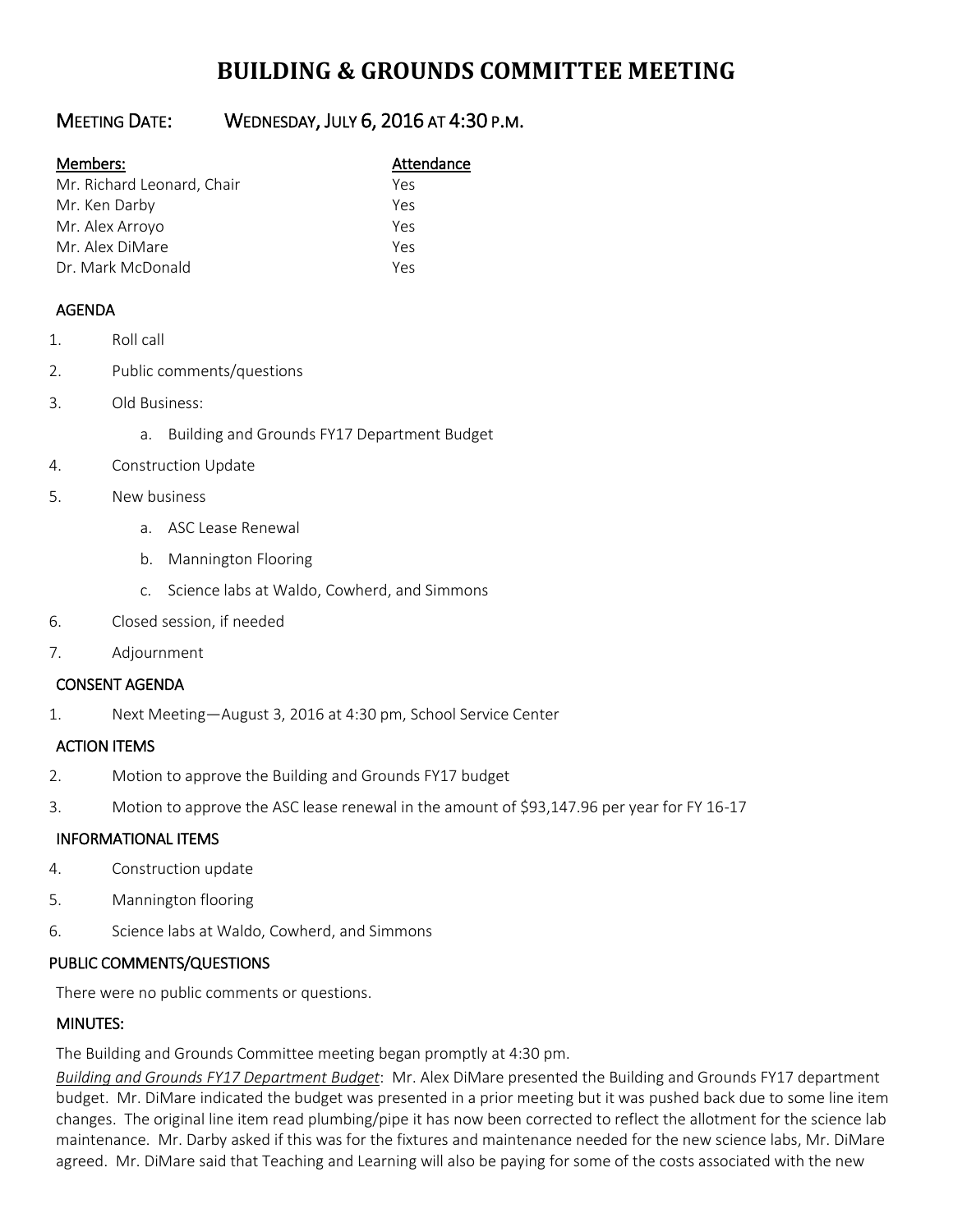science labs at the middle schools. Dr. McDonald added the purpose of the new labs was to accommodate a different type of science curriculum at the middle school level. Mr. Leonard said he did not think that Mr. DiMare' s staff would be able to do the plumbing for the new science labs, Mr. DiMare felt they would be able to. Mr. Leonard thought this project was going to be bid out and suggested that the project be bid out. Currently the Waldo science labs are not functional; however, the Cowherd and Simmons science labs are. District 131's maintenance crew will be updating the Waldo science labs this year, Cowherd and Simmons will be updated next year.

Mr. Arroyo asked if the time clocks have been installed and are operational. Mr. DiMare responded they have been installed, the target date for using the time clock system is August 1; after everyone has been trained and all the necessary information has been uploaded into the system.

Mr. Leonard suggested removing the School Dude Facility Lease Management program from the budget. Mr. DiMare informed the committee the District does not have a central place to check on what is going on all our buildings. This software would allow us to know who is using a classroom in each building after hours at all times; it is currently being tracked via paper. Mr. Arroyo asked how is this working, are there incidents where we don't know who is in a building. Mr. DiMare replied yes, the current process is not working very well and there have been instances where a classroom has been rented out without Building and Grounds knowledge. Mr. Arroyo asked who is in charge of keeping these files, Mr. DiMare answered it should come to Building and Grounds but sometimes other buildings do not forward the paperwork. Mr. Darby asked why technology couldn't create a spreadsheet to assist in keeping track of building use. Dr. McDonald agreed an automated system would be helpful in order to keep track of building usage; however, it would be best to table this for now, the committee agreed.

Mr. Darby asked what was decided on the purchase of the two generators. Mr. DiMare replied the generators will be used for the technology hub. One would be at the main hub which is the School Service Center and the other would be at the Child Service Center.

Mr. Leonard said to bring the budget to the Board for approval.

*Construction update*: Mr. Rick Krischel from Cordogan Clark and Associates presented a construction update for the summer 2016 projects.

- Mansard roofing-Krug and O'Donnell are nearing completion; Hill Avenue is completing a punch list.
- Roofing replacement- Allen will begin the first week of July; Simmons roofing replacement has started with completion e in early August.
- Mechanical improvements- Rollins, Simmons, and East High have begun, with completion in early August.
- Masonry repair- Brady, Hermes, and Waldo has begun with completion in early August.
- Ceiling replacement in the Allen gym is nearing completion pending a punch list.
- Waldo roof replacement has begun 60% of the roof has been removed; there is ongoing demolition and new roof installation with completion in August.
- High school improvements-phase 1 site work has been bid with site work to start construction in early July.
- Stadium improvements-Site design and preparation for phase 1 work to begin early July. Letters of intent have gone out. The dirt from the stadium will be stock piled for future use. The asphalt will be ground up and be used as fill. The existing lighting will be stock piled and used at another site, yet to be determined.

Mr. Darby asked what was happening with the roof leak in the Field House; Mr. DiMare said Olsson Roofing came out to look at it and it needs to be replaced. It looks like there is an animal that is digging holes into the roofs surface. Ms. Annette Johnson spoke from the audience and informed the committee the Field House is joint-owned by District 131 and the Reserves. If there are major claims we would need to contact the Reserves so they can pay a portion of the repairs.